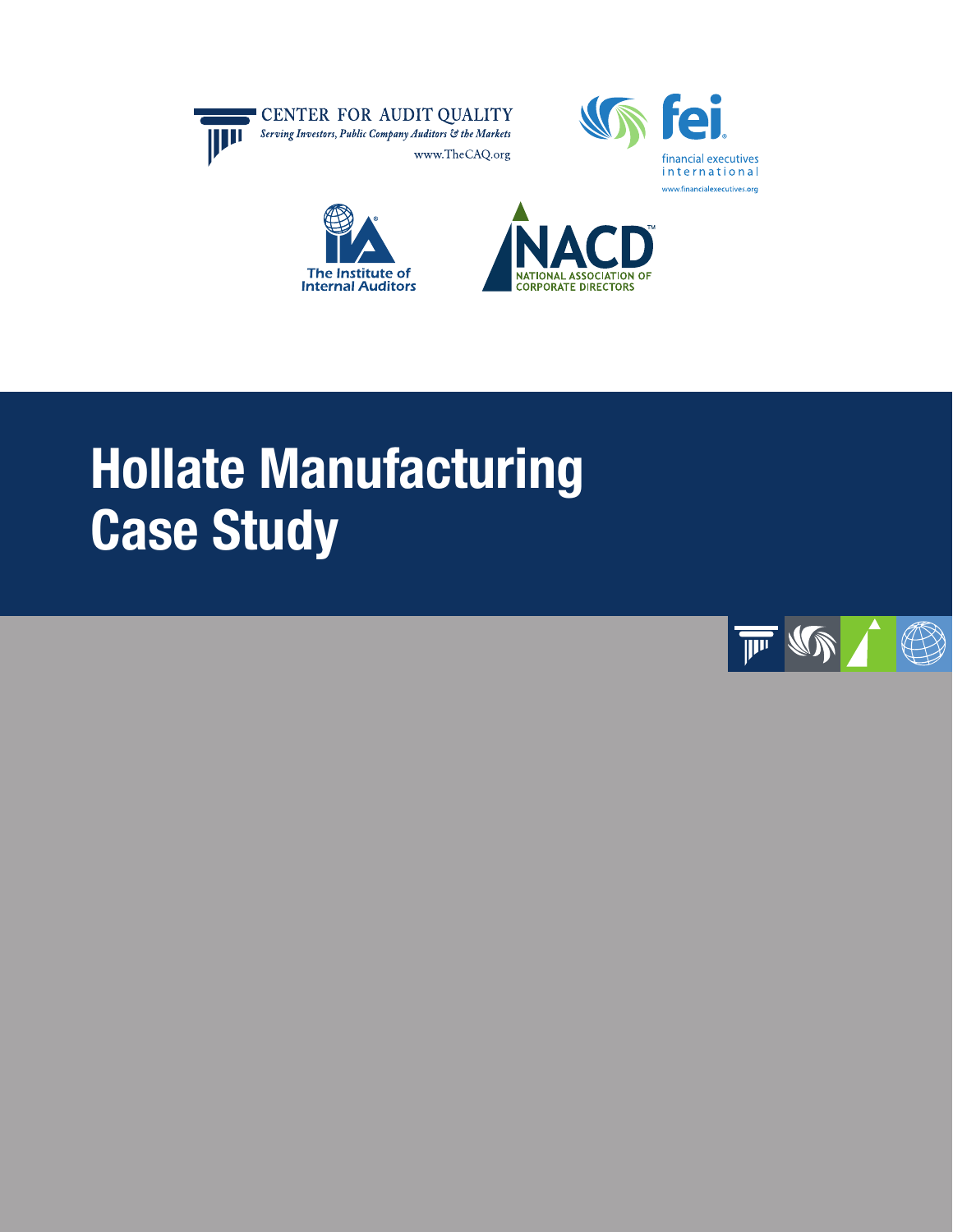#### About this case study:

This case study was developed as a joint effort by the Center for Audit Quality, Financial Executives International, The Institute of Internal Auditors, and the National Association of Corporate Directors. These four organizations have formed the Anti-Fraud Collaboration to actively engage in efforts to mitigate the risks of financial reporting fraud. The Collaboration's goal is to promote the deterrence and detection of financial reporting fraud through the development of education, programs, tools and other related resources.

For more information about the Anti-Fraud Collaboration and its resources please visit www.AntiFraudCollaboration.org.

© Copyright 2013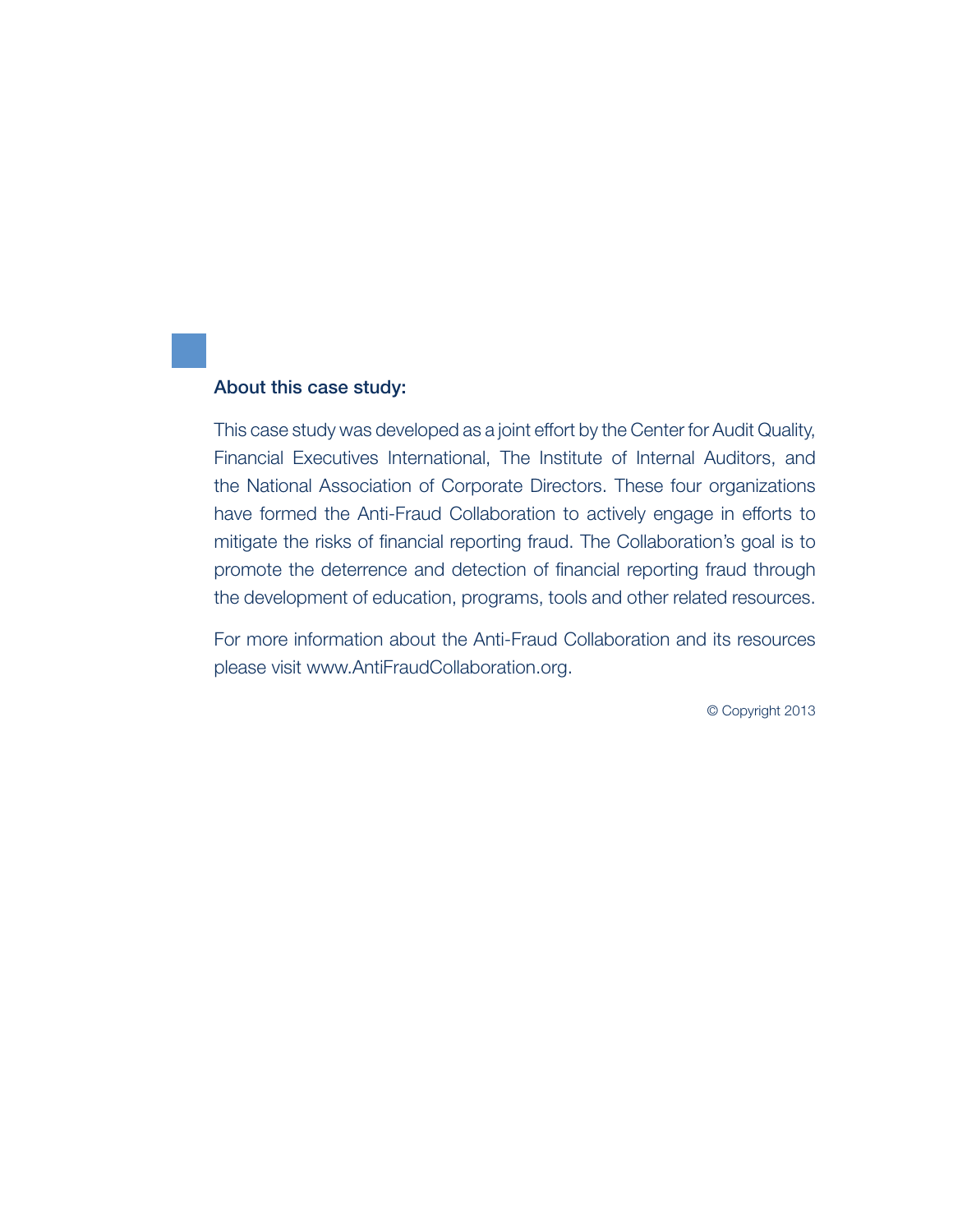Jack Brennahan had his dream job. He had always wanted to head a manufacturing company and five years earlier he received that opportunity at Hollate when he was promoted from the CFO position. He enjoyed the work, the exciting environment he had helped create, and the people around him. As CEO, however, Brennahan understood that the buck stopped with him. He took his responsibilities seriously both in running a successful business and ensuring that the business met all regulatory requirements and ethical expectations of being a good corporate citizen. He never wanted to be ashamed of anything he read in the newspaper about Hollate. Brennahan, however, had just received a call from Cara Porcini, Hollate's external auditor, followed immediately by a call from Mike Soltany, Hollate's audit committee chair. They had news that stopped him cold.

### **HOLLATE**

Hollate began manufacturing products for the home construction industry in the 1950s. For most of its history it comprised one division that made windows and doors for the Southeastern region of the United States. These products were sold under several privatelabel and store brand names. Seven years earlier, two years before Brennahan became CEO, Hollate acquired a Midwestern door and window manufacturer that also had a division that made roofing products. The acquisition enabled Hollate to gain access to new geographic and product markets, and also gain economies of scale in management and in raw material purchasing. Following this acquisition, Hollate held an initial public offering (IPO) and became a public company. Hollate used proceeds from the IPO to acquire a manufacturer of home siding products, a manufacturer of prefabricated sheds and garages, and two other smaller home construction product businesses.

In recent years a downturn in the housing sector impacted the entire home construction industry, including the manufactured products segment. Hollate had taken a hit in both its revenue growth and profit margins, but overall it had fared better than its peers. In hindsight, Hollate might have overpaid for that first acquisition which had occurred before the downturn. Its subsequent acquisitions, however, were made on favorable terms as they came after the early days of the downturn had driven down the valuations of many manufacturers.

Hollate now had 14 divisions throughout the U.S. and Canada. It had 2,100 employees, sales of \$1 billion, profit margins in line with historical industry norms,

and a market capitalization of approximately \$1.5 billion. With one or two exceptions, each division was profitable and was maintaining market share.

## CEO Jack Brennahan and the Management Team

Brennahan had joined Hollate ten years earlier as CFO after working his way through several management positions and promotions at two other firms. While his background was in finance and accounting, he always considered himself a general manager. As CFO, Brennahan had played a leading role in integrating Hollate's first acquisition and making it a success both operationally and financially. He also played a leading role in taking Hollate public and identifying its other acquisitions. When the previous CEO retired, Erik Hanloon, Hollate's Board Chairman, saw Brennahan as the ideal candidate to lead Hollate's continued growth. As CEO, Brennahan, with Hanloon's support, spearheaded Hollate's last four acquisitions.

Shortly after becoming CEO, Brennahan conducted a search for a CFO using a respected recruiting firm. Because Brennahan planned to continue to grow the company, he wanted a top-notch CFO with skills beyond what Hollate might need at present. In particular, he wanted someone with significant public company experience, something the other members of the top team lacked. Brennahan reflected that if he was applying for the CFO position today, he might not make the cut. In the end, Brennahan hired William Blackburt.

Before coming to Hollate, Blackburt had served as CFO of a manufacturer that had grown through acquisitions,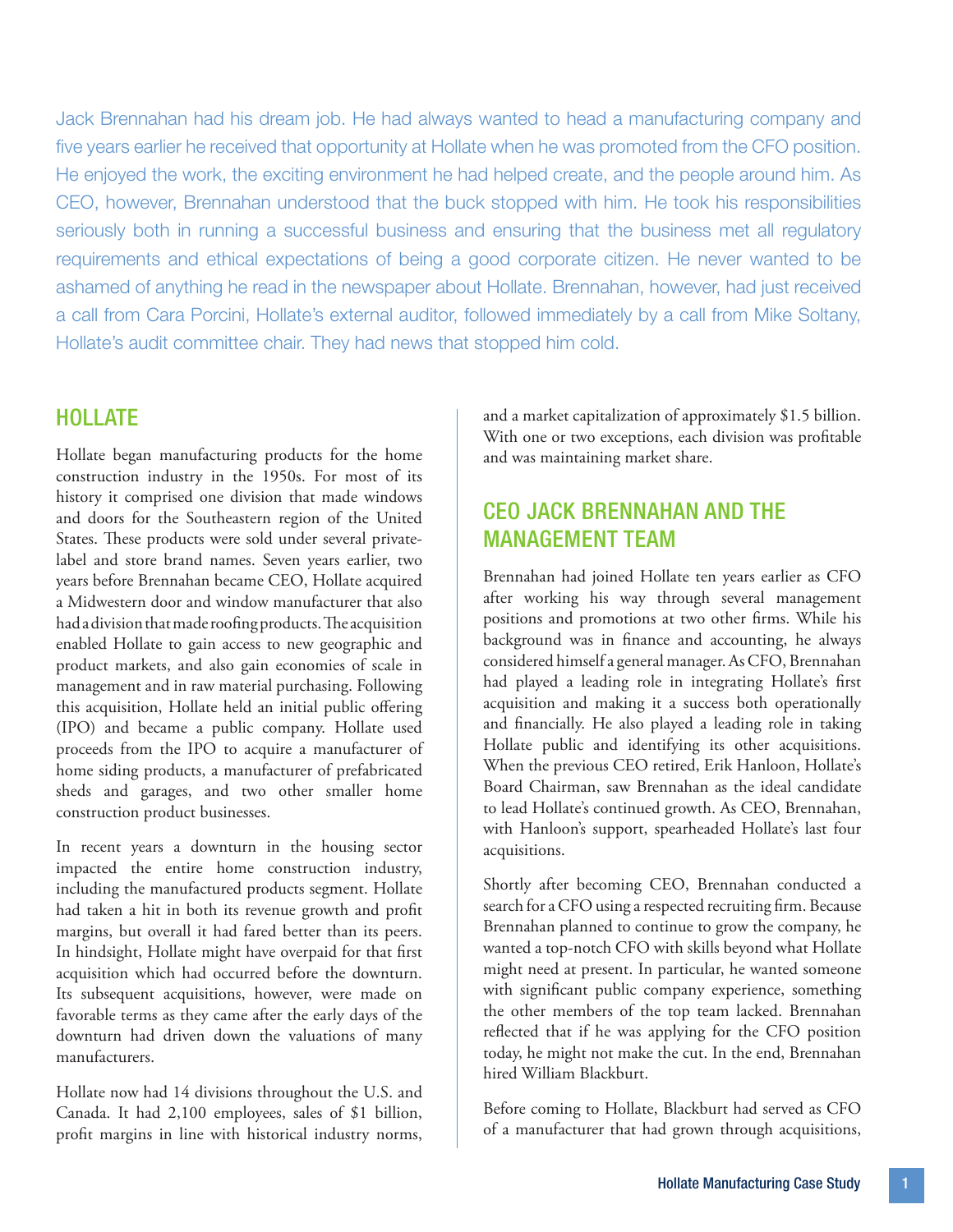but had reached the limits of its growth some years earlier. Because of this, he was looking for a new opportunity. Overall, Blackburt had 25 years of experience after earning his MBA and he was also a CPA. A former colleague called him extremely intelligent and hardworking—someone who was the first to arrive in the morning and the last to leave at the end of the day. The colleague also noted that Blackburt had "nerves of steel" and kept his cool under the most pressure-filled circumstances.

Blackburt believed that Hollate would not find many candidates with his level of experience directly aligned with the company's needs. When he was offered the job, he negotiated hard for a compensation package that included significant bonus opportunities. In particular, his bonus levels were tiered so that higher awards kicked in when Hollate reached higher revenue growth levels. Under the most favorable scenarios, Blackburt's bonus could be as high as his base salary—literally doubling his cash pay. He received no bonus at all if the company failed to meet its lowest tier targets. His pay package also included longterm incentives in the form of restricted stock. Blackburt's contract, which he had negotiated prior to the start of the economic downturn, was closely linked to Hollate's acquisition strategy. Because home construction was historically not a high-growth industry, it would be unlikely for Blackburt to earn even the lowest tier bonus and essentially impossible for him to earn a higher-tier bonus—if Hollate did not make any acquisitions.

In watching these negotiations, Brennahan liked Blackburt's aggressive nature and can-do attitude and felt that Blackburt would be a big help to him in growing the business into a leading national competitor. After finalizing Blackburt's employment contract, the board's compensation committee restructured Brennahan's contract to reflect similar targets.

In addition to Blackburt, Brennahan had three others on his top team: chief operating officer Robert Sojohn, marketing and sales vice president Stan Rellon, and general counsel Margaret Mallie. Sojohn had joined Hollate to work in the company's original manufacturing plant right after earning an undergraduate degree in engineering. In the 18 years since, he had held a variety of engineering and operational positions before being promoted to the COO position just prior to the first acquisition. Sojohn had the longest tenure at Hollate but was the youngest member of the top management team and the only one not put in his position by Brennahan.

Rellon joined Hollate nine years earlier in the marketing department. He had previous experience in marketing and sales and had done well at Hollate. Rellon's predecessor left the company after being passed over for the CEO position. Brennahan promoted Rellon rather than conduct an external search. Mallie had been with Hollate for three years and was the company's first general counsel. At Hollate, she spent much of her time on contracts and legal matters relating to customers, but she also worked closely with the outside firm that Hollate relied on to handle acquisitions and other legal work.

## Company Strategy

Under Brennahan's leadership, Hollate was pursuing a growth-through-acquisition strategy. The industry was undergoing significant consolidation and Hollate was well positioned to take advantage of this trend as an acquirer. Although he viewed the industry downturn as a setback that made financing new acquisitions more difficult, and he acknowledged the need to focus on efficient operations, Brennahan remained committed to growth through acquisitions. In this regard, Brennahan considered himself eager, but cautious. He did not want to get Hollate into any deals it could not handle or afford.

Brennahan planned to jumpstart Hollate's growth as market conditions improved by making additional acquisitions with an eye towards filling in gaps in its product lines and geographic coverage. For example, Hollate was a leading supplier of doors and windows in the Southeast and Midwest, but was only a modest player in the Northwest. Yet it was a leading supplier of prefabricated sheds in the Northwest and Midwest, but had no shed operations in the Southeast. To fund its acquisitions strategy, Hollate maintained a \$150 million line of credit. Its agreement with the bank included several stringent covenants, including EBITDA (earnings before interest, taxes, depreciation, and amortization) targets.

The top team spoke regularly about the growth strategy and while they all supported it, they each had a somewhat different perspective. Brennahan was looking to find "good fits" that improved Hollate's market position. Sojohn enjoyed figuring out how to most efficiently organize all the different manufacturing plants and when he thought about acquisitions he looked at them as opportunities to improve how things worked. Rellon believed that a larger operation would improve Hollate's negotiating position with the large, national retailers. Blackburt seemed most excited by finding and negotiating the next deal. Overall, Blackburt was the most aggressive supporter of making acquisitions and overcoming whatever obstacles hindered progress and he spoke often about his belief that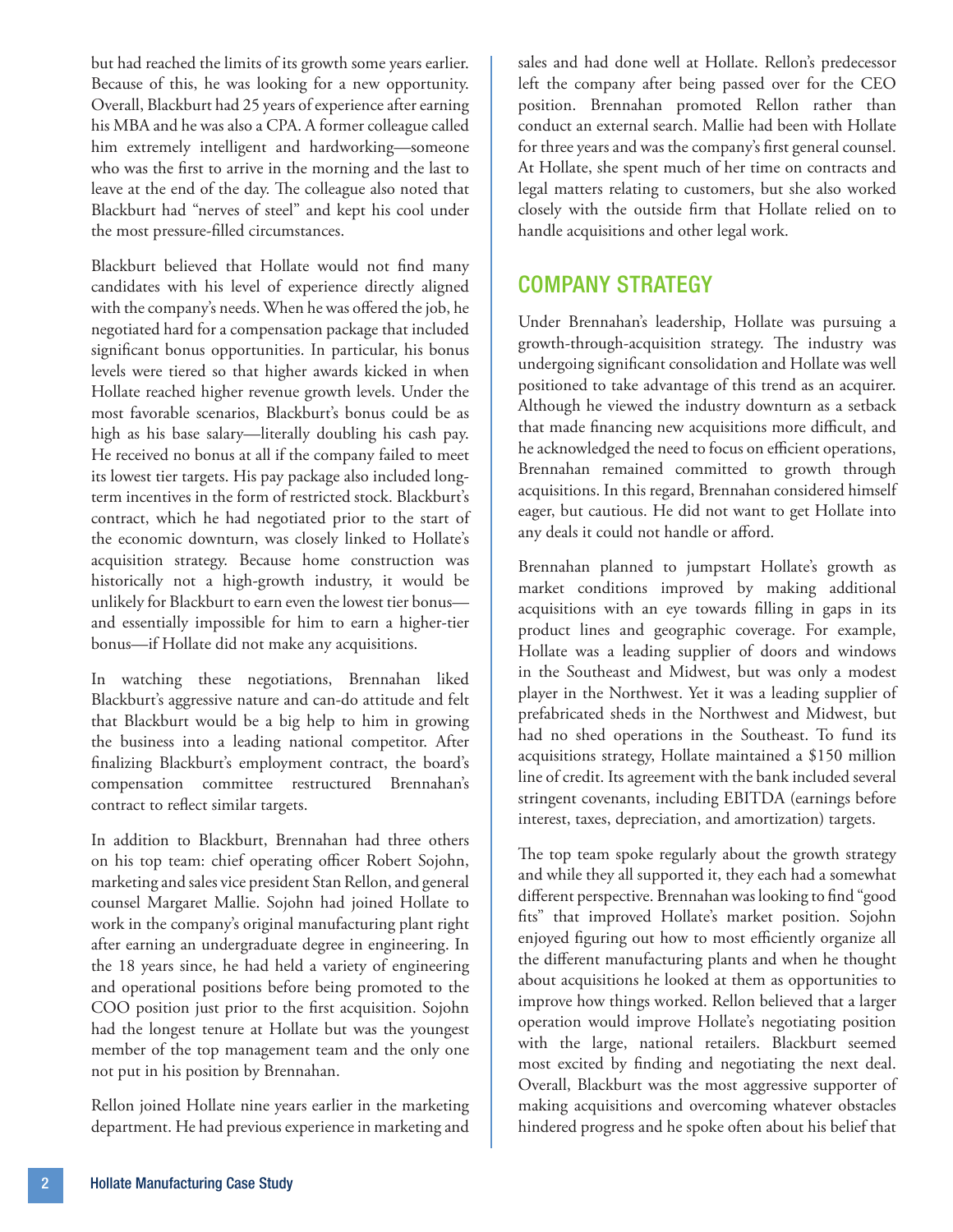Hollate could become one of the largest home products manufacturers in North America. Sojohn and Rellon were excited about the growth plan, but looked to the CEO and CFO to take the lead. Somewhat behind the scenes, Chairman Hanloon agreed with Brennahan's plans and was a supporting voice for him on the board.

#### Board of Directors

Erik Hanloon had been a member of Hollate's board for 12 years and its chair for six. When he first joined the board, Hollate was a steady performer. He sometimes thought that "boring" might be an apt description for Hollate at that time and there were certainly no grand plans for acquisitions or public offerings in that era. Hanloon felt that the whole atmosphere at Hollate changed with the arrival of Brennahan and he came to believe that Brennahan was just what the company needed. After the success of the first acquisition and subsequent IPO, Hanloon played a leading role in promoting Brennahan to the CEO position. His positive impression of Brennahan was apparent to the other directors on the board and they respected his views. Hanloon had more executive experience than any other director, and the second longest tenure on the board.

In total, the board had eight directors including the CEO. One director was a descendant of the company founder and a large Hollate shareholder, but had no managerial experience. Two directors had significant management experience. Brennahan had worked with these two directors earlier in his career and had recruited them to join Hollate's board shortly after he was named CEO. Two other directors had joined the board as part of two of Hollate's acquisitions and had been chief executives at those companies. These two were also large shareholders. The remaining director, Mike Soltany, served as audit committee chair. Soltany had been identified by an outside recruiter and he had no previous relationship with Hollate.

#### Board Committees

At the time of its IPO, Hollate reorganized its board to include the three standard board committees: audit, compensation, and nominating and governance, all required under the listing requirements of the company's stock exchange. Audit Committee Chair Mike Soltany joined the board two years earlier as a member of the audit committee and he had served as that committee's chair for the past year. Soltany had served on the audit committee of another public company board, but this was his first stint as audit committee chair. While he was not a CPA, Soltany had a background in finance and was the designated financial expert on the audit committee. The two other members of the audit committee were the acquaintances Brennahan had recruited to the board. They were financially literate (could read and understand financial statements) but not particularly well-versed in accounting rules, even the most basic ones governing matters such as recognition of revenues and expenses.

One of the first steps Soltany took when he became chair of the audit committee was to select a new external auditor. While he had no cause to doubt the previous auditors, a smaller regional firm that had served Hollate well for ten years, he reasoned that because Hollate had grown significantly, and planned to continue to grow, a larger national accounting firm would bring new capabilities, experience, and geographic reach. Other than one comment by CFO Blackburt, who insisted that the previous firm was a good fit for Hollate, no one objected to the change. Soltany also believed that the board, and the audit committee in particular, needed some instruction in basic accounting matters. He brought this up to Brennahan, who was receptive to the idea. In the press of other concerns, however, this director education never took place.

## Internal Audit Function

The internal audit function at Hollate had not grown as fast as the company itself and currently had four people. Jonas Durand, chief audit executive (CAE), had been with Hollate for 15 years. Early in his career, Durand had worked for five years as an accountant for another manufacturing company and also for a retail company in junior level positions. He joined Hollate's internal audit function under an experienced CAE and quickly learned the ropes of internal audit and Hollate's business. One year after Hollate made its first acquisition, Durand's predecessor moved out of state and left the company. Durand took over the position.

While Durand did not have a CPA or experience in internal auditing beyond Hollate, he had a deep understanding of the business and had taken a variety of professional development courses since becoming an internal auditor. The lead engagement partner of the previous external auditing firm once commented that what Durand lacked in professional certifications he made up for in his tenacity and his mindset for the auditing role: he liked to ask questions and test assumptions, he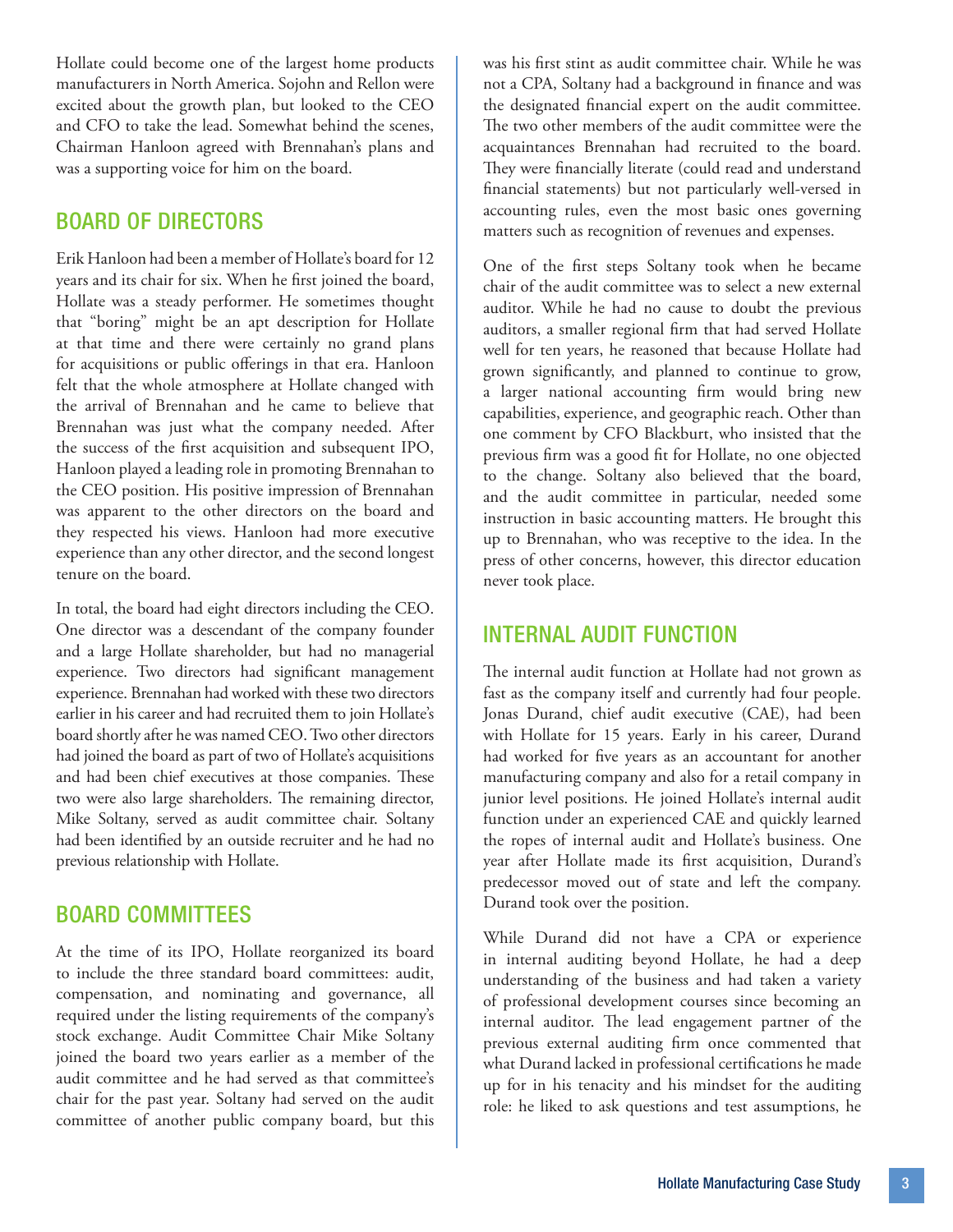kept work relationships on a professional level, and above all, he was not easily intimidated.

The internal audit function periodically evaluated internal controls for each division and selected sites for testing on a rotating basis. Durand's understanding of internal controls was based on standards put forward by the leading professional standards group, and included a broad understanding of material financial risk, including the risk of financial statement fraud. Internal audit mainly tested internal controls from an operational perspective, rather than testing financial reporting. Durand reasoned that the CFO, audit committee, and outside auditor could play the primary watchdog role there.

Historically, the internal audit function reported directly to the CFO. When the company went public, it also received a dotted line reporting relationship to the board's audit committee. With the exception of the work related to special requests from the CFO, internal audit sent its written reports to both the CFO and the audit committee chair. Durand and Blackburt had talked about one day having internal audit report directly to the audit committee, but making that change did not appear to be an immediate priority for Blackburt. In practice, Durand regularly met with Blackburt and rarely with the audit committee. The dotted line reporting to the audit committee meant little more than sending reports. When Durand had a question about something he did not understand he went to Blackburt. When the audit committee asked to speak to the internal auditor, Blackburt assured the directors that he was in frequent communication with Durand and could convey Durand's findings directly to the committee on Durand's behalf.

As Hollate had grown, Durand enjoyed digging into the new businesses. His main hurdle, however, was the small size of the internal audit function, which limited how much it could do and frequently left it behind on its divisional reviews. When he first became the CAE he hired a junior level auditor who had several years of auditing experience at a public company. That person had further developed his skills under Durand and after six years the two worked well together. Durand had received verbal assurances from CFO Blackburt that he could hire another accountant with internal audit experience when business growth resumed or before the company made any new acquisitions. For the time being, however, Durand found it difficult even to do his normal internal audit work. Blackburt had him doing several acquisition related projects that made it difficult for him to execute his audit plan.

## External Auditor

LPS LLC (LPS) was an established national public accounting firm with a good reputation in the marketplace and was fully capable of auditing an issuer with multiple divisions and locations. It did not have a significant presence outside of the U.S., but could call on resources of non-affiliated audit firms that had non-U.S. operations. Much like Hollate, most of LPS's foreign work was in Canada and that part of its audit business was growing.

Before LPS agreed to take on Hollate as a client, Cara Porcini, LPS's lead engagement partner for the Hollate audit, had contacted Hollate's previous external auditor. She found the previous auditor had no significant concerns regarding the integrity of Hollate's management and had had no significant disagreements with management over accounting principles or audit procedures. Furthermore, the previous auditor said it was not aware of any fraud or illegal acts, and that all of Hollate's financial statements had been filed on time with the SEC.

## **CULTURE**

Brennahan had influenced the culture at Hollate in a way that matched his personality: hardworking, but friendly and social. And while competence and results mattered most to him, what also made the job satisfying for Brennahan was the work environment that had developed. In particular, he, his CFO Blackburt, COO Sojohn, and Rellon, the VP of marketing and sales, had developed positive professional and personal relationships. Everyone seemed to enjoy coming to work and joining the occasional friendly poker games and fishing trips on the weekends, which sometimes included managers beyond the top team. Various "fishing stories" were well known at the company offices.

At headquarters, there were few relational formalities. Everyone treated each other as equals, called each other by first names, and office doors were generally kept open. Managers took advantage of the open-door environment and frequently dropped by the offices of their colleagues to bounce ideas or seek help. This included Brennahan, who liked collaborating but did not micromanage; he tended to let his managers run their own areas.

The environment led to a sense of trust among most top managers at Hollate headquarters and a belief that they were all part of a team and working together for the same goals. Brennahan, who spent most of his time looking for potential acquisitions, and dealing with customers and investor relations issues, frequently used the word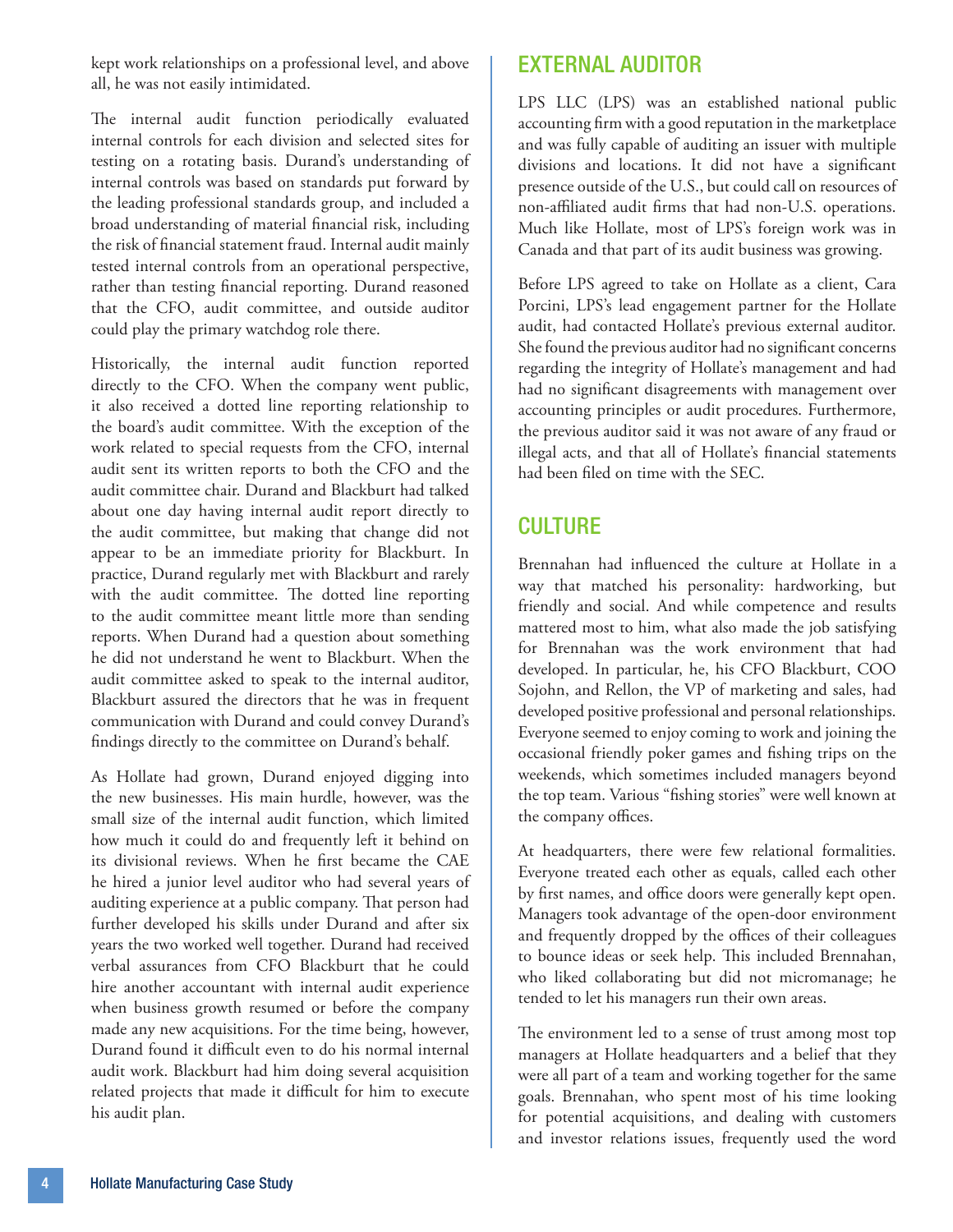"trust" in meetings and speeches and he often told his managers he had confidence in them to do the right thing and what was best for Hollate. Formal accounting and control procedures were in place, but exceptions could be made for the good of the company. For example, if a \$25,000 invoice needed to be paid quickly to ensure that a vendor shipped parts that would keep one of Hollate's manufacturing plants running, senior managers thought little of overriding normal procedures—perhaps bypassing a step in the payment review process—to get the invoice paid on time.

The presidents and CEOs that had run the businesses that Hollate acquired had largely left the company. The managers who remained in the divisions tended to have strong operational or sales backgrounds. While they knew their businesses well, they still looked to headquarters for the nuances of public company reporting requirements. Headquarters tried to be welcoming when managers visited from the field. These visiting managers, however, came from different environments—generally nose to the grindstone working—and many did not quite know what to make of headquarters or its culture. When at headquarters, they tended to keep their visits short and focused on what they needed to get done.

The most significant cultural contrast was between management and the board of directors. Brennahan had occasionally invited different board members to attend a fishing trip, but none of them had taken him up on the offer. After a while, he mostly stopped trying, assuming that the directors wanted to maintain professional-only relationships. Directors were seldom seen at headquarters for anything other than formal meetings. Audit Committee Chair Soltany had received a few invitations and had politely turned them down. He was impressed by the track record of Brennahan and his team, but he noted to himself that he had never been a part of, or even seen, a management team as close professionally and personally as the one at Hollate. He had the impression that they were all friends and it would be difficult to be a part of that as a director. He wondered how he would approach a senior manager if he wanted to speak confidentially about a sensitive matter involving a colleague.

The board and management, despite their different styles, set a unified, if low key, tone for ethics. When Hollate went public, it introduced a compliance program and code of conduct aimed at making clear the ethical expectations for employees. The first drafts of these documents were written by an outside consulting firm. Brennahan did not have much experience with such programs and so he made few changes to what the consultant proposed.

He had initially planned to make these programs very visible, but the excitement of the public offering, the acquisitions, and managing the downturn put them on the back burner. In the end, each employee received a written copy of the code of conduct and it was posted on the company website. Individual managers were supposed to discuss it with each employee as part of their annual performance reviews, but despite good intentions this did not always happen. Overall the program received little attention. For example, Hollate had a whistleblower hotline system managed by an outside organization that sent reports to both the board's audit committee chair and to the general counsel. General Counsel Mallie indicated she would seriously investigate any hotline tips, but since its introduction, the hotline had received very few calls and none of major importance.

#### Navigating the Downturn

The home construction industry had been in decline for several years: builders were constructing fewer homes, many homeowners had delayed or scaled back remodeling plans, and home sales, a frequent driver of remodeling, were below historical norms. While some industry watchers felt that the worst of the decline might be over, there were few signs of a return to previous sales levels.

When the downturn became evident, Hollate had responded by reducing costs, laying off some workers, and slowing production at its manufacturing plants. Brennahan, however, was more optimistic than most regarding the future of the industry. He believed that a turnaround would happen soon and he wanted to be well prepared for when that happened. This led him to make as few cuts as possible and instead look for efficiency gains. He encouraged his managers to look for ways to reduce spending that would not preclude a quick return to full capacity production.

To maintain revenues, Brennahan pressed his division heads to get out and close sales. He reminded them that Hollate had a great reputation as a supplier of quality products and that when retailers cut back, they could be convinced to cut back on suppliers other than Hollate. Blackburt backed this approach. When Blackburt spoke with divisional financial staff, he reminded them of Brennahan's expectations and reiterated the need for them to reach their performance targets. Rellon pressed his divisional sales teams reminding them that the company's larger size since its acquisitions should provide them with increased leverage when negotiating with its leading customers. Some division heads, however, felt that the talk